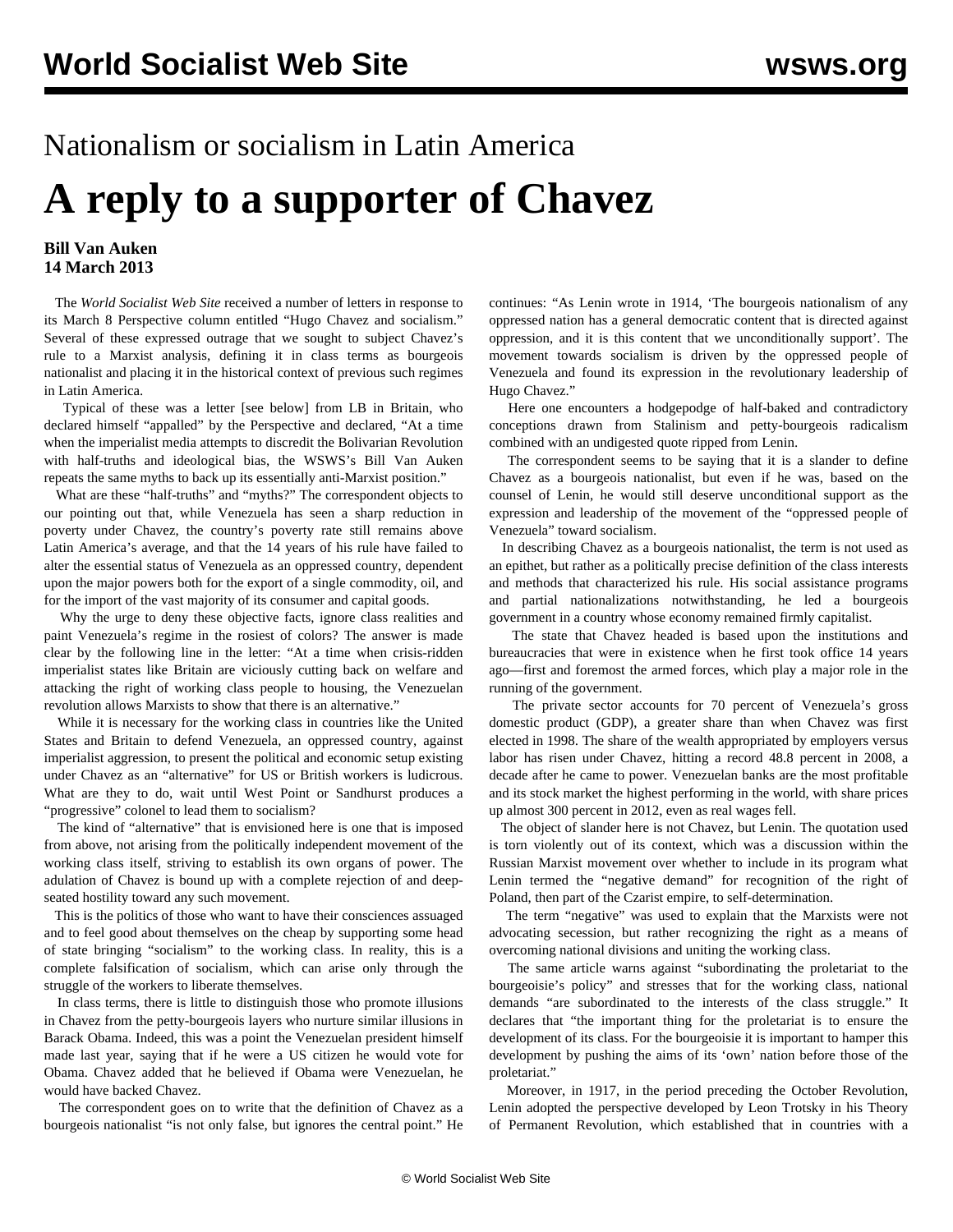belated capitalist development, such as Russia, the democratic and national tasks historically associated with the bourgeois revolution could be carried out only under the leadership of the working class, which would be compelled to take power and go over to socialist measures.

 The essence of Trotsky's position was the struggle for the political independence of the working class and the refusal to subordinate its struggle to the national bourgeoisie, no matter how "left" its policies.

 In the last years of his life, Trotsky directly addressed this question in relation to the nationalist policies of President Lazaro Cardenas in Mexico, whose government was the only one on the planet to grant the leader of the Russian Revolution political asylum when he was being hunted down by the assassins of the Moscow Stalinist bureaucracy.

 In March of 1938, responding to the increasingly militant struggles of the Mexican oil workers and the arrogant intransigence of the US- and British-run oil conglomerates, Cardenas nationalized the Mexican oil industry as well as the country's railroads, placing them under workers' management. These actions, taken nearly three-quarters of a century ago in defiance of the most powerful imperialist powers, had a far more radical and sweeping character than any of the measures taken by the Chavez government in Venezuela.

 Trotsky insisted, however, on defining these measures in class terms and delineating the independent interests and tasks of the working class. He had every reason to be concerned about maintaining the good will of the Cardenas government, but he undertook a deeply principled analysis, one that did not preclude his defending this government against the threats of the imperialist powers.

 Trotsky's assessment provides a firm theoretical foundation for understanding the character of regimes like that of Chavez in Venezuela, and the attitude Marxists must adopt toward them.

 He wrote, within months of the nationalizations: "In the industrially backward countries foreign capital plays a decisive role. Hence the relative weakness of the *national* bourgeoisie in relation to the *national* proletariat. This creates special conditions of state power. The government veers between foreign and domestic capital, between the weak national bourgeoisie and the relatively powerful proletariat. This gives the government a Bonapartist character of a distinctive character. It raises itself, so to speak, above classes. Actually, it can govern either by making itself the instrument of foreign capitalism and holding the proletariat in the chains of a police dictatorship, or by maneuvering with the proletariat and even going so far as to make concessions to it, thus gaining the possibility of a certain freedom from the foreign capitalists. The present policy [of the Mexican government— *Translator*] is in the second stage; its greatest conquests are the expropriations of the railroads and the oil industries.

 "These measures are entirely within the domain of state capitalism. However, in a semicolonial country, state capitalism finds itself under the heavy pressure of private foreign capital and of its governments, and cannot maintain itself without the active support of the workers. That is why it tries, without letting the real power escape from its hands, to place on the workers' organizations a considerable part of the responsibility for the march of production in the nationalized branches of industry.

 "What should be the policy of the workers' party in this case? **It would of course be a disastrous error, an outright deception, to assert that the road to socialism passes, not through the proletarian revolution, but through nationalization by the bourgeois state of various branches of industry and their transfer into the hands of the workers' organizations** ." [Emphasis added]

 There has been a great deal of water—not to mention blood—under the bridge since Trotsky wrote these lines 75 years ago. The Theory of Permanent Revolution, attacked by Stalinism and the Pabloite revisionist tendency that broke with Trotskyism, has found confirmation again and again in the negative. A succession of bourgeois nationalist movements, from those in the newly independent states established in the former colonies of Africa, Asia and the Middle East, through to the Sandinistas in Nicaragua and the African National Congress in South Africa, has proven incapable of consistently opposing imperialism or resolving the fundamental democratic and national questions, much less realizing socialism.

 For those like LB who want to canonize Chavez, this history, and more specifically the history of Latin America, is a matter of indifference. The adulation he heaps on the late Venezuelan president and his denunciations of Marxists for opposing the subordination of the working class to Chavez's politics echo the positions taken by a whole layer of pettybourgeois leftists in an earlier period, with disastrous consequences for Latin American workers.

 In Argentina, these elements, including some who called themselves socialists and even Trotskyists, backed the subordination of the labor movement to Juan Peron, the nationalist military officer who was president from 1946 to 1955, and again in 1973-74, when he died and was succeeded by his widow. In Bolivia, they fostered illusions in the military president Gen. J.J. Torres, who held power briefly from 1970 to 1971, and in Peru they backed Gen. Juan Francisco Velasco Alvarado, who held power from 1968 to 1975 under the title of "president of the revolutionary government."

 Like Chavez, they all carried out nationalizations, espoused leftnationalist policies and promoted social assistance programs for the poor. In each case, the effect of the petty-bourgeois politics of promoting bourgeois nationalism as "socialism" was to disarm the working class in advance of military coups in which tens of thousands paid with their lives.

 The path to these defeats was also paved with the glorification of Castroism and petty-bourgeois guerrillaism as a new road to socialism. This perspective served only to isolate revolutionary elements from the workers, lead them into unequal armed confrontations with the state, and obstruct the building of revolutionary working class parties. Nowhere has support for such regimes or methods led to socialism.

 LB charges that the WSWS "sees the only prospect for socialism as through setting up local branches of its own Trotskyist trend," as if this were some sectarian delusion. The bitter lesson of Latin America's history, however, is that the subordination of the working class to bourgeois and petty-bourgeois nationalism only paves the way to defeat. The struggle for socialism can be carried forward only on the basis of the complete political independence of the working class and the building of a revolutionary Marxist leadership.

 The Perspective to which LB objects dealt with the class dynamics and interests that underlay the attraction Chavez held for petty-bourgeois exradicals and pseudo-lefts. It stated: "They are drawn to Chavez's '21st Century socialism' precisely because of their hostility to the Marxist conception that a socialist transformation can be carried out only through the independent and conscious struggle of the working class to put an end to capitalism and take power into its own hands. These petty-bourgeois political elements are instead attracted to a policy designed to save capitalism from revolution, imposed from above by a charismatic comandante."

 This assessment is fully born out by the letter from LB, who is representative of this reactionary petty-bourgeois political layer. \*\*

## **Letter from LB**

 I was appalled by the 8 March article on the *World Socialist Web Site* entitled "Hugo Chavez and socialism." At a time when the imperialist media attempts to discredit the Bolivarian Revolution with half-truths and